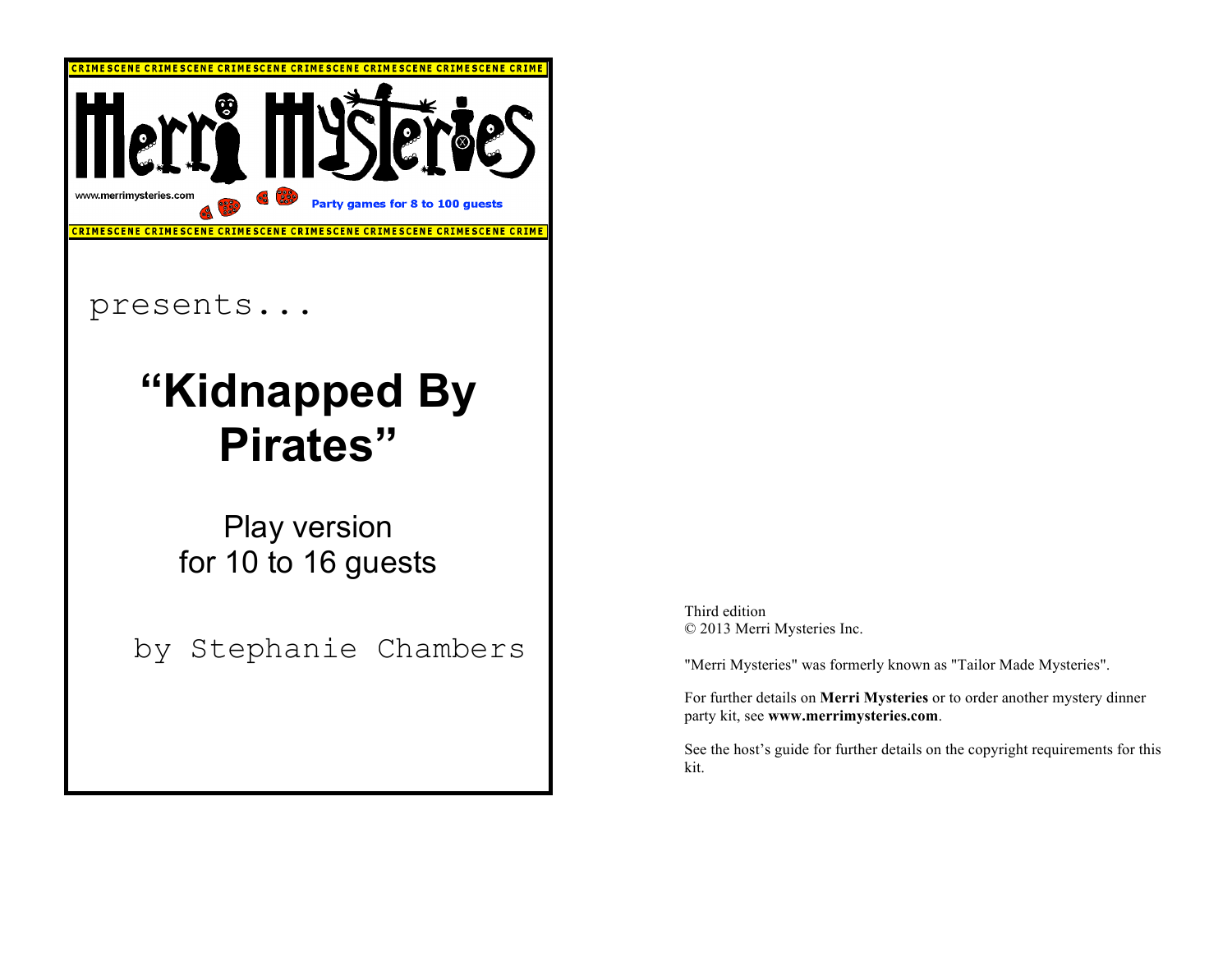#### **The Suspects**

It's Columbus's third voyage. He'd already sailed the ocean blue and discovered America (although he still thinks he went to part of Asia) and he was being brought back to Spain for investigation when pirates overtook the ship he was on.

The rest of the crew was set off in rowboats for the nearby coast of Spain. Most thought Columbus was with them, but he has just been discovered missing. Your job is to work out which pirate kidnapped him and kept him on board and why they did this or why Columbus pretended to be kidnapped.

**Christopher Columbus** *–* I am an explorer, colonizer and navigator. The King and Queen of Spain funded my voyages and established me as governor of Hispaniola. But the colonists had complained about my rule, and they had sent an investigator to bring me back and now pirates have kidnapped me. *Dress suggestions:* **Wear an auburn or blonde wig, a cap and old fashioned clothes. Carry a compass. Add some of the kidnapper's ropes and also carry the blindfold that had been used on you.**

**Captain Blood –** I was orphaned as a child and thus had to learn how to fend for myself. When I'm not pirating, I'm usually stealing or robbing people. Because of the cold exterior I've had to build over the years, I've earned my nickname. *Dress suggestion:* **Wear traditional pirate gear and don a plastic sword. Maybe smear tomato sauce on your clothes. Add a fake tattoo.**

**Quartermaster Jack** – I am from Britain and I have spent my whole life on various pirate ships*.* Although I am a thief, I am a kind one and I try to divvy up the bounty as fairly as I can. I am also the one that assigns all the work. I'm the captain's right-hand man. *Dress* 

*suggestion:* **Wear a patch over one eye and other traditional pirate gear and talk in a British accent, if possible. Carry gold coins or other plunder. Add a fake tattoo.**

**Pugwash –** I got this nickname because I am a scaredy-cat. I jump at the dark, when I think I've seen a mouse, etc. Because I am so afraid, I do not wear a patch over my eye as other pirates do. I'm the boatswain, the one who orders all the supplies and I inspect rigging every morning. *Dress suggestion:* **Wear pirate gear and carry a magnifying glass to see any bugs or mice. Carry a fly squatter.**

*© Merri Mysteries Inc. 2013* **Page 1 of 2**

**Powder Monkey** – It's my job to bring up the gunpowder from below deck when the cannon crews need it. I do this and other roustabout chores. Sometimes I also help swab the deck. *Dress suggestion:* **Wear loose clothes so you can move easily. Act like the youngest on board. Don a pirate hat as well. Bring a mop.**

**Clegg –** I am very good at mathematics. I'm in charge of all the maps and help navigate our course across the oceans. Women love me, as I'm very smooth with words and moves. However, although I am good at mental calculations, I am not very good at practical things that involve my hands. *Dress suggestion:* **Wear pirate gear and eyeglasses. Carry an old map and a compass.**

**Surgeon Grinandbearit –** I was originally kidnapped but I have settled into the pirate lifestyle. Sometimes I have to amputate which is how I got my nickname. *Dress suggestion:* **Wear clothes that are a bit more stylish than most pirates. Carry a thermometer or a bandage.**

**Minstrel Mike –** I'm the musician on board so everyone loves me. I try to keep everyone's spirits up during the seemingly endless days on board. Sometimes I also dance around a bit while I play – after all we all like to party and that's why we became pirates. *Dress suggestion:* **Wear pirate gear & carry an instrument & old English folk tunes.**

**Cordon Cornbeef –** I'm the cook. Sometimes rations run very low so I have to make a little stretch a long way. It isn't easy. But when we've got new supplies from boats we've plundered I get to make it a bit more fancy. *Dress suggestion:* **Traditional pirate get-up. Add an apron but make it a messy looking one. Make yourself look plump.**

**José –** I'm Spanish. I'm new to being a pirate, so "new to the ropes" as they say. It's more fun than growing corn and I really love learning all there is to learn about sailing and I love being at sea. *Dress suggestions:* **Wear pirate gear but make it a bit more colorful.**

*© Merri Mysteries Inc. 2013* **Page 2 of 2** <u>CRIMESCENE CRIMESCENE CRIMESCENE CRIMESCENE CRIMESCENE CRIMESCENE CRIMI</u> www.merrimysteries.com Party games for 8 to 100 guests CRIMESCENE CRIMESCENE CRIMESCENE CRIMESCENE CRIMESCENE CRIMESCENE CRIM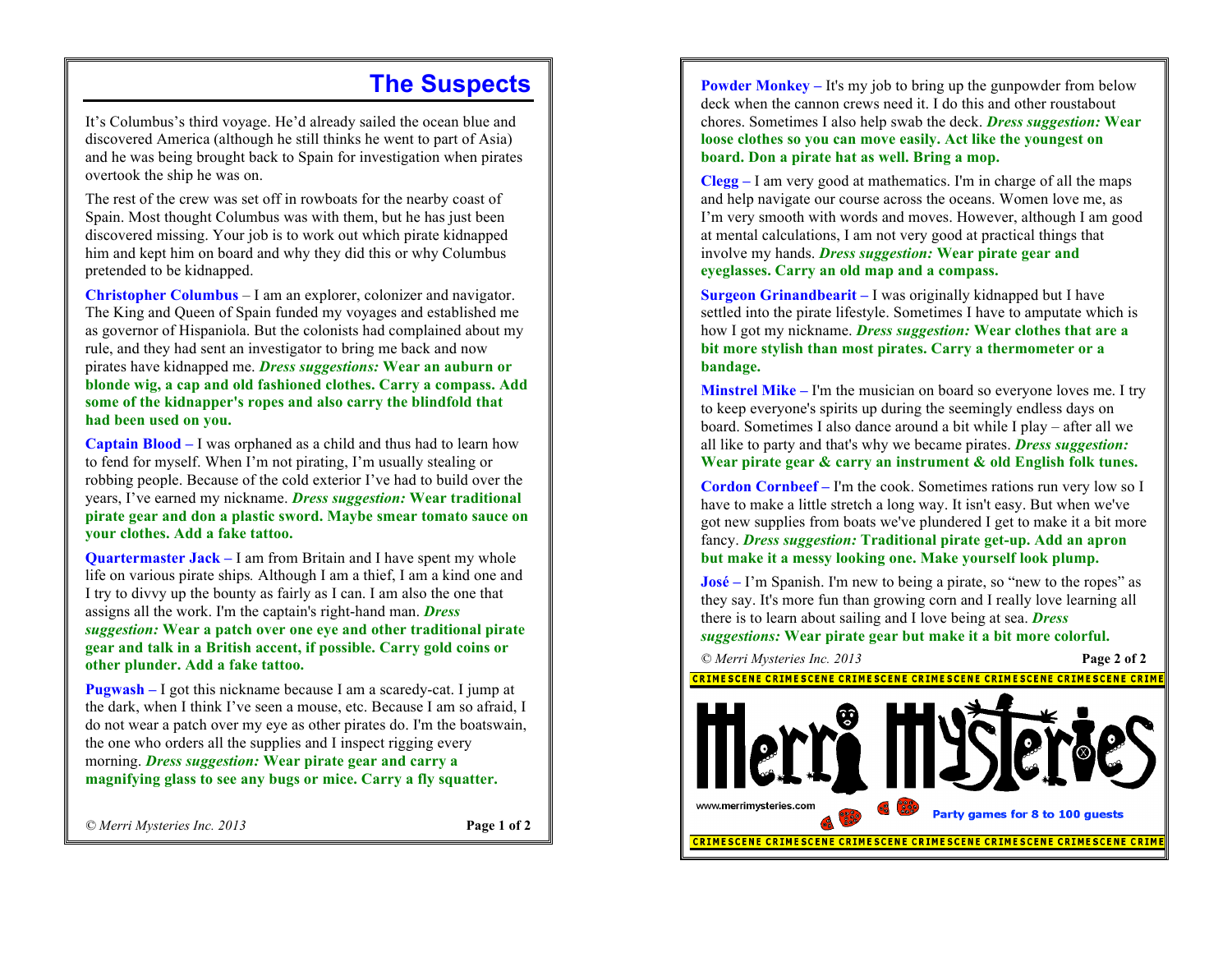**Hammer Harry –** I'm the carpenter on board*.* It's my job to repair damage to the masts, yards, hatches, and hull, and to keep the ship's leaky seams in check with wooden plugs and oakum fibers. People respect what I do because no one wants to swim home. *Dress suggestions:* **Wear the usual pirate get up, but also carry a hammer and some wooden plugs and/or nails or other carpenter tools. Add a fake tattoo.**

**Clyde Cannonball –** I'm the gunner. I'm in charge of the canons and other artillery on board. The recoil on some of these can kill you, so it takes a bit of skill to manage them correctly and not to let them overheat. *Dress suggestions:* **Pirate uniform and carry a black fake cannonball. Add a fake tattoo.**

**Eagle Eyes –** I'm the rigger so I have the most dangerous job on board, as I'm the one that goes up on the higher decks. I'm also the one with the best eyesight so I can spot things on the horizon. *Dress suggestions:* **Wear simple pirate clothes and carry a telescope, which you can use to spot land and ships ahoy.**

**Sammy –** I'm the cabin boy. I take care of the needs of the captain and bring him his water and meals and so on. I'm pretty low on the hierarchy, which doesn't make it easy. I get ribbed a lot. *Dress suggestions:* **Wear simple pirate clothes and carry a bottle of water (not a plastic bottle - a glass one).**

**Barry the Barrelmaker** – I'm a cooper – a barrel maker. A lot of important things on board like the gunpowder and the food gets stored in barrels, but because they are always getting tossed about as we roll about on the ocean, they need constant upkeep. *Dress suggestions:*  **Wear simple pirate clothes and carry a tool or two.**

**Ned the Needler –** I'm the sail maker. I also repair the hammocks when they get busted. So I'm good with a needle and thread, but I am in no way a sissy if that's what you're thinking. I'm as tough as the rest of them. *Dress suggestions:* **Wear simple pirate clothes and carry a tiny sailing ship or some fabric, thread and needles.**

**The Pirate Suspects**

**Captain Blood (suspect)**

**Christopher Columbus**

**(suspect)**

**Quartermaster Jack (suspect)**

#### **Pugwash (suspect)**

*Kidnapped By Pirates © Merri Mysteries Inc. 2013 www.merrimysteries.com*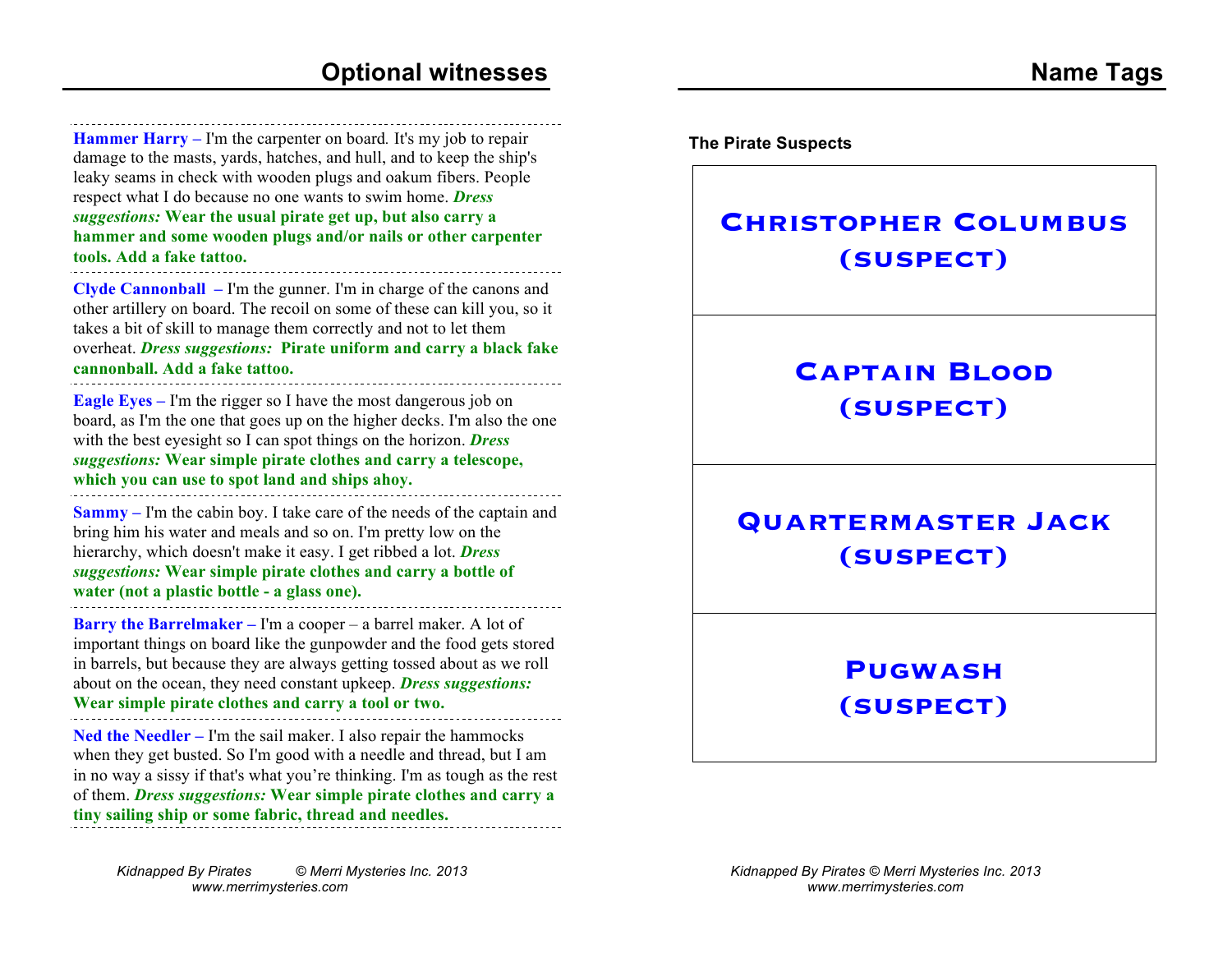#### **Powder Monkey (suspect)**

**Clegg (suspect)**

**SURGEON GRINANDBEARIT (suspect)**

> **Minstrel Mike (suspect)**

**CORDON CORNBEEF (suspect)**

## **José (suspect)**

**The Pirate Witnesses (all are optional)**

## **Hammer Harry (witness)**

## **CLYDE CANNONBALL (witness)**

**Eagle Eyes (witness)**

*Kidnapped By Pirates © Merri Mysteries Inc. 2013 www.merrimysteries.com*

*Kidnapped By Pirates © Merri Mysteries Inc. 2013 www.merrimysteries.com*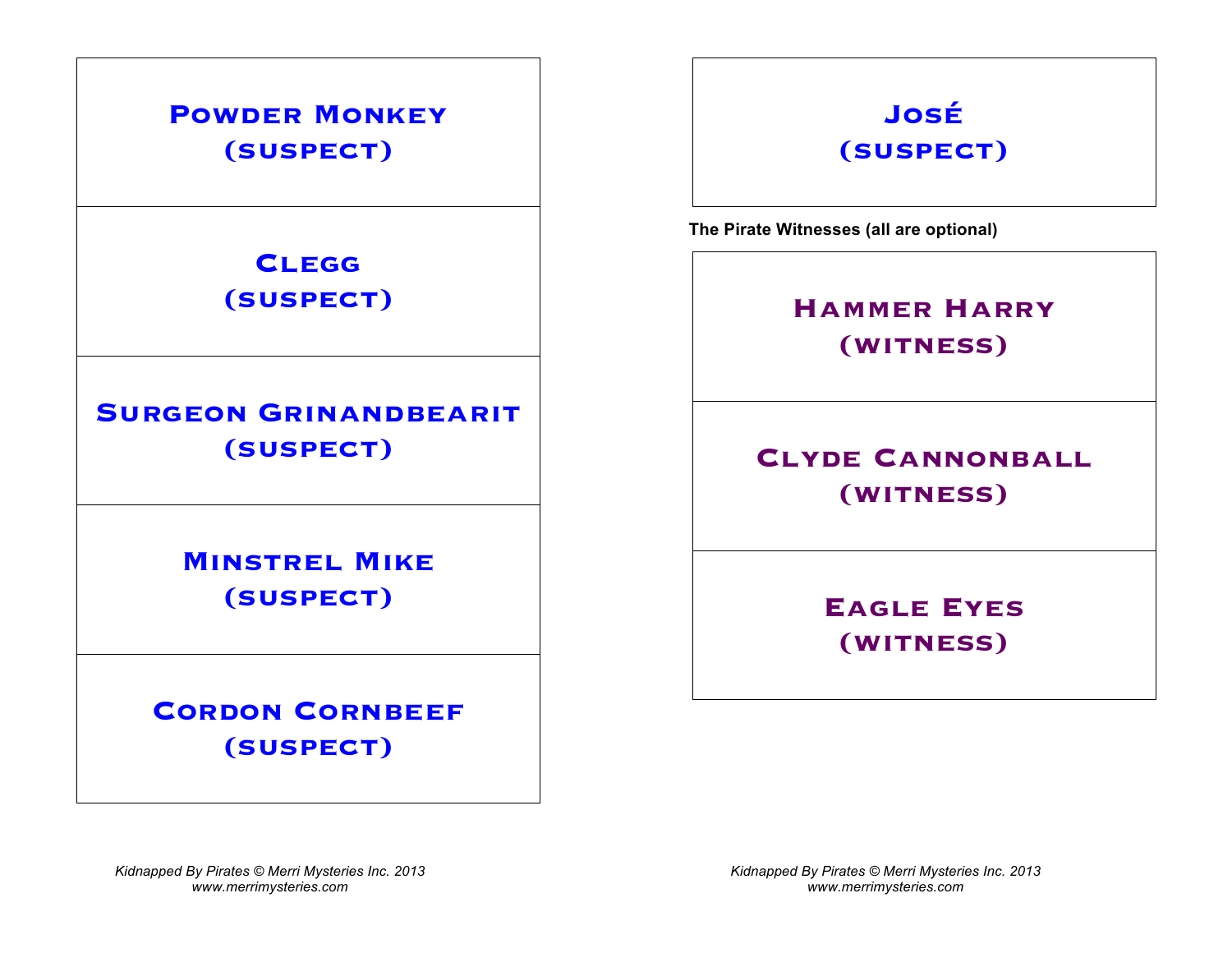

#### **Barry The Barrelmaker (witness)**

**Ned The Needler (witness)**

Merri Mysteries presents...

# **"Kidnapped By Pirates"**

by Stephanie Chambers

*The Play*

*Kidnapped By Pirates © Merri Mysteries Inc. 2013 www.merrimysteries.com*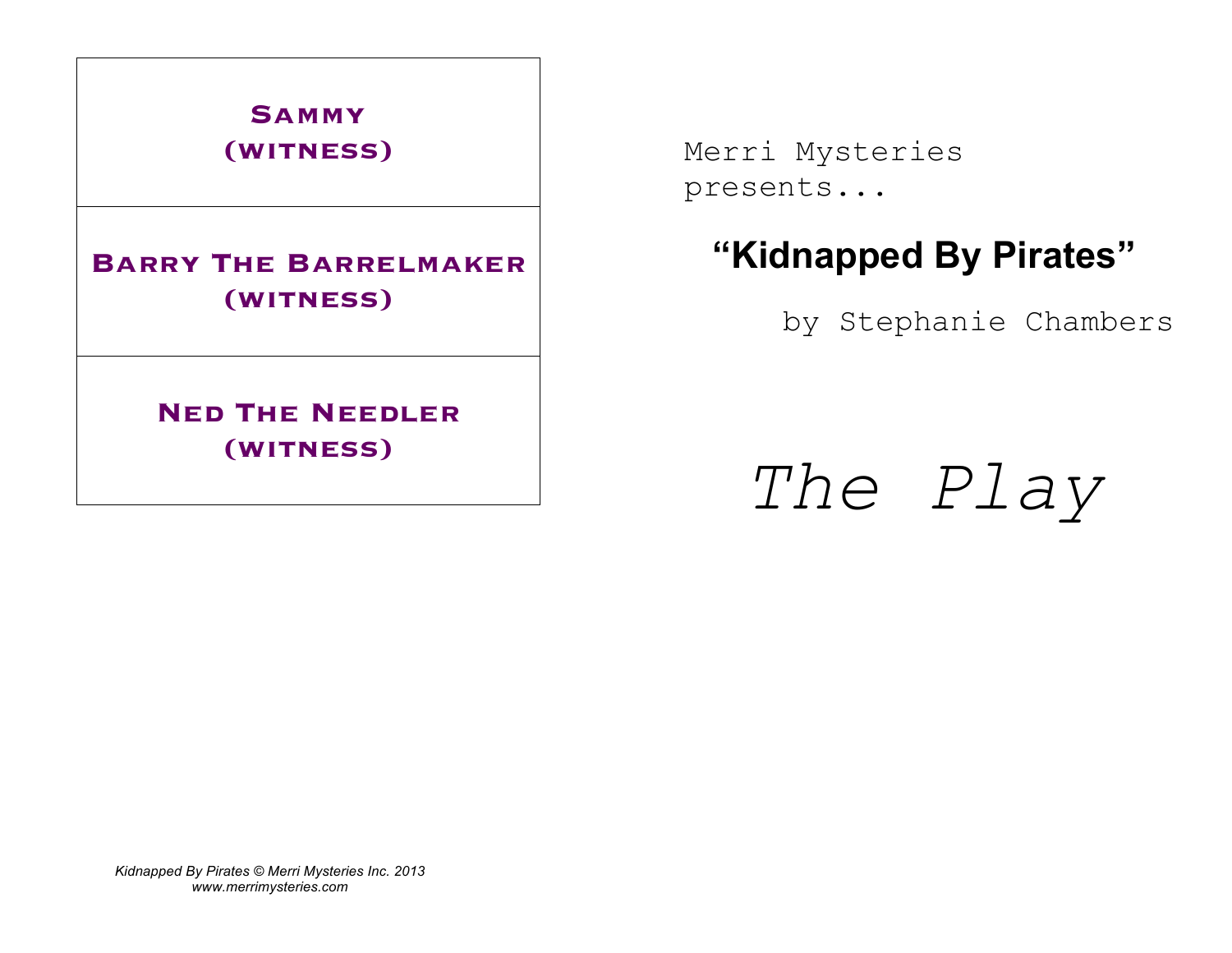#### **Kidnapped By Pirates - Act One**

**Note:** *Although this is in play format, you do not have to take to a stage and act it out. You can just sit around a dining table and read out your lines or sit in a circle on sofas etc.*

**Note:** *If it says the line may be said by "Anyone", we recommend that one of the optional witnesses take a turn to say the line. If there are no optional witnesses, then everyone should take a turn saying one of these lines, however, the person the clue is about should not say it. You may like to work out beforehand who will say each of these "Anyone" clues and write their character's name next to each one.*

| Minstrel Mike:   | What are you doing here Columbus? I thought<br>we put you in the rowboat with the rest of the<br>crew. Did you come back to hear me play? |
|------------------|-------------------------------------------------------------------------------------------------------------------------------------------|
| Powder Monkey:   | He was in the line to get in the rowboat. He<br>must have ducked out of it somehow.                                                       |
| Pugwash:         | You're as sneaky as a cut snake Columbus. I<br>certainly don't trust you.                                                                 |
| Columbus:        | I was kidnapped and taken below deck. These<br>ropes didn't get here by magic.                                                            |
| Captain Blood:   | Well which of my crew kidnapped you? I<br>didn't tell anyone to do this.                                                                  |
| Columbus:        | I don't know. They came at me from behind<br>and blindfolded me. They then dragged me<br>below and tied me up to a post.                  |
| Cordon Cornbeef: | I have enough mouths to feed. Can't we use<br>him as fish bait?                                                                           |
| Clegg:           | We can't spare another rowboat. Plus we're<br>too far off shore now. So we're stuck with him.                                             |

| José:            | I think we should torture him, just like he did<br>to me when I was a colonist under his<br>command                                                                                                                                                                                 |
|------------------|-------------------------------------------------------------------------------------------------------------------------------------------------------------------------------------------------------------------------------------------------------------------------------------|
| Surgeon:         | Yes. I heard that Columbus deliberately didn't<br>baptize the natives because he knew that if he<br>did, that Spanish law wouldn't permit him to<br>then capture them as slaves. Anyone who<br>treats people as slaves should be treated as a<br>slave himself – that's what I say. |
| Minstrel Mike:   | I've come up with this handclapping ditty<br>about him:                                                                                                                                                                                                                             |
|                  | Columbus sailed the ocean blue blue blue<br>To see what he could see see see<br>But all that he could see see see<br>Was the bottom of the deep blue sea sea sea.                                                                                                                   |
| Clegg:           | He got all of his calculations wrong and he just<br>discovered land by mistake. Why he thinks he<br>reached Asia! That's absurd. He's an<br>embarrassment to all serious explorers.                                                                                                 |
| Cordon Cornbeef: | He's very mysterious about where he's from.<br>He's led everyone to believe he's Italian. But<br>my mother is from Italy and he doesn't have<br>the right accent. He must have a very shady<br>background that he's hiding.                                                         |
| Pugwash:         | Columbus has a lot of friends in high places<br>and he always seems to be able to talk them<br>into giving his boats and so on.                                                                                                                                                     |
| Captain Blood:   | If I treated my crew the way I heard you<br>treated your crew Columbus, I'd have a mutiny<br>on my hands. Because of your reputation, they                                                                                                                                          |

your crew.

were shipwrecked for over a year because no one liked you enough to bother rescuing you or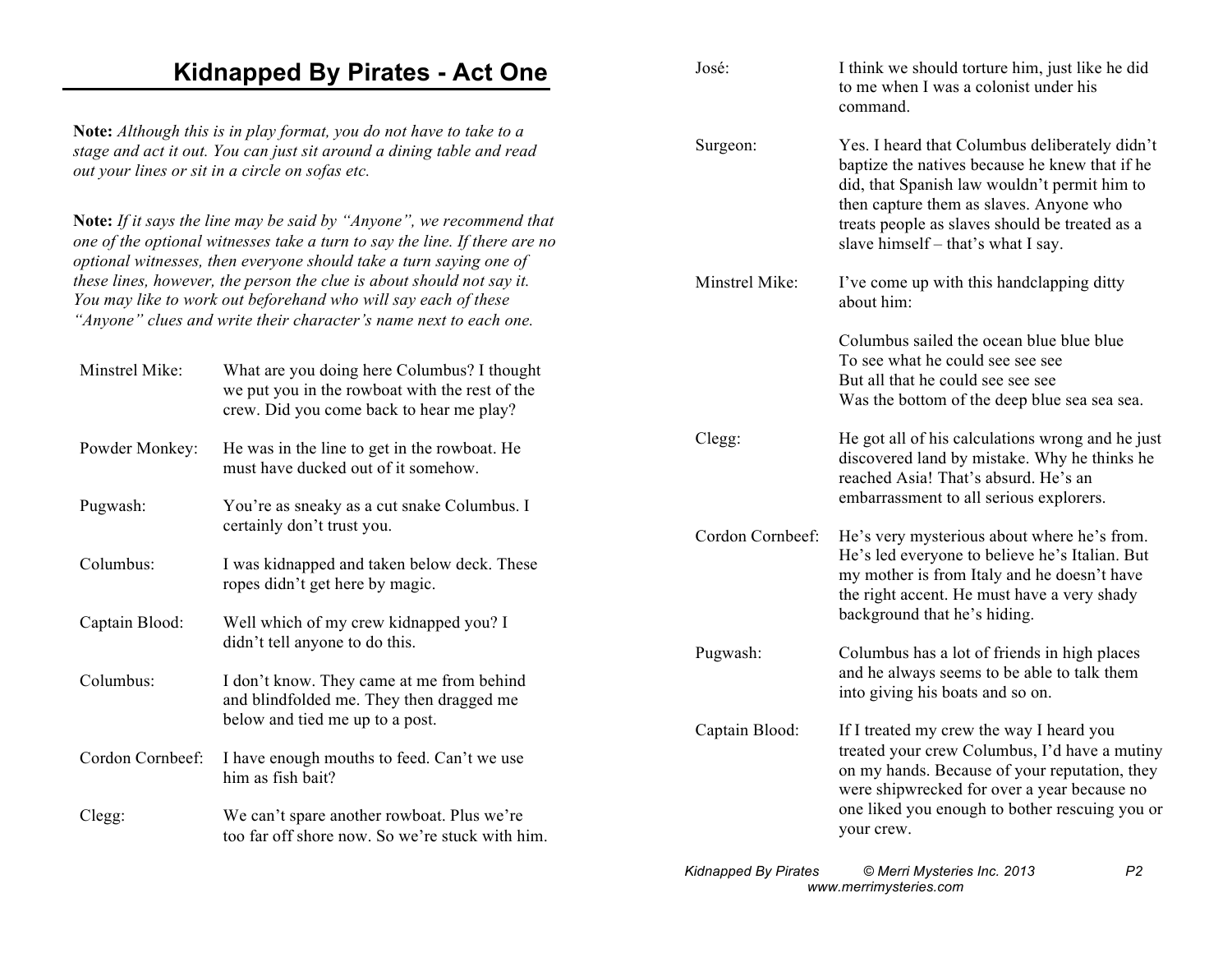| Kidnapped By Pirates | © Merri Mysteries Inc. 2013<br>www.merrimysteries.com                                                                                                                                                | P <sub>3</sub> | <b>Kidnapped By Pirates</b> | P4<br>© Merri Mysteries Inc. 2013<br>www.merrimysteries.com                                                                                                                                                 |
|----------------------|------------------------------------------------------------------------------------------------------------------------------------------------------------------------------------------------------|----------------|-----------------------------|-------------------------------------------------------------------------------------------------------------------------------------------------------------------------------------------------------------|
| Powder Monkey:       | Aye that's true. And Columbus was so sneaky.<br>He'd say he wanted to convert the natives to<br>Christianity, but secretly he just wanted the<br>proceeds from selling them into slavery.            |                | Cordon Cornbeef:            | There are rumors about that Columbus was an<br>escaped murdered and that's why he hid his<br>past and why he found it so easy to hurt<br>people.                                                            |
| Anyone:              | Powder Monkey's mother was an African<br>slave until his father helped her escape. She<br>made him swear he'd find a way to stop the<br>slave trade.                                                 |                | José:                       | Columbus promised us colonists that we would<br>get rich, but it ended up being quite the<br>opposite of that thanks to his mis-management.                                                                 |
| Anyone:              | pincher.<br>José was a colonist in Hispaniola under<br>Columbus's control. It was so bad there that he<br>escaped to become a pirate with us.                                                        |                |                             | Quartermaster Jack: Columbus was only supposed to take a<br>percentage of profits, not a percentage of<br>nothing. It's like when you guys want a<br>percentage of a gold goblet. It just can't be<br>done. |
| Anyone:              | From what I've heard Columbus didn't care<br>about the colonists. He only cared about how<br>much money he'd make from the whole<br>venture. He's far worse than any penny                           |                |                             | men torture them into paying taxes even when<br>they didn't have enough money to feed their<br>families. And we all know what it's like to be<br>poor, don't we lads?                                       |
|                      | slavery. That's what he did to a young boy<br>caught stealing. This man thinks he is above<br>the law and that he himself sets the laws. Well<br>we have our own laws here, don't we me<br>hearties? |                | Surgeon:                    | Before I was made to be a pirate, I'd treated a<br>few people who had returned from the<br>colonies. Some of them had scars from run-ins<br>they had with Columbus. He'd had his hench-                     |
| Anyone:              | I heard he even auctioned Spaniards into                                                                                                                                                             |                |                             | enough to kidnap someone even though I<br>admit I hate him because of his part in slavery.                                                                                                                  |
|                      | prisoner and as he sets foot in Spain he will be<br>put in chains and brought to trial for his<br>mistreatment of the colonists.                                                                     |                | Anyone:<br>Powder Monkey:   | Did you kidnap him Powder Monkey?<br>No. I'm only a kid. I'm not old enough or big                                                                                                                          |
| Anyone:<br>Anyone:   | There wasn't much of any value found on<br>board this vessel.<br>Apparently Columbus was on this ship as a                                                                                           |                |                             | Spain and pretended to be a shipwrecked<br>Italian. Minstrel Mike thinks Columbus should<br>be proud of his gypsy blood, not hide it.                                                                       |
|                      | other things from the natives. Maybe you can<br>tell us where you've got your gold stashed so<br>we can steal it off you.                                                                            |                | Anyone:                     | Minstrel Mike has some gypsy blood in him<br>and he's heard talk among the gypsies that<br>Columbus was one of them until he went to                                                                        |
|                      | Quartermaster Jack: You've made a pretty penny or two from<br>setting up the colony and stealing gold and                                                                                            |                | Anyone:                     | You encouraged the colonists to take the<br>natives as slaves, didn't you Columbus?                                                                                                                         |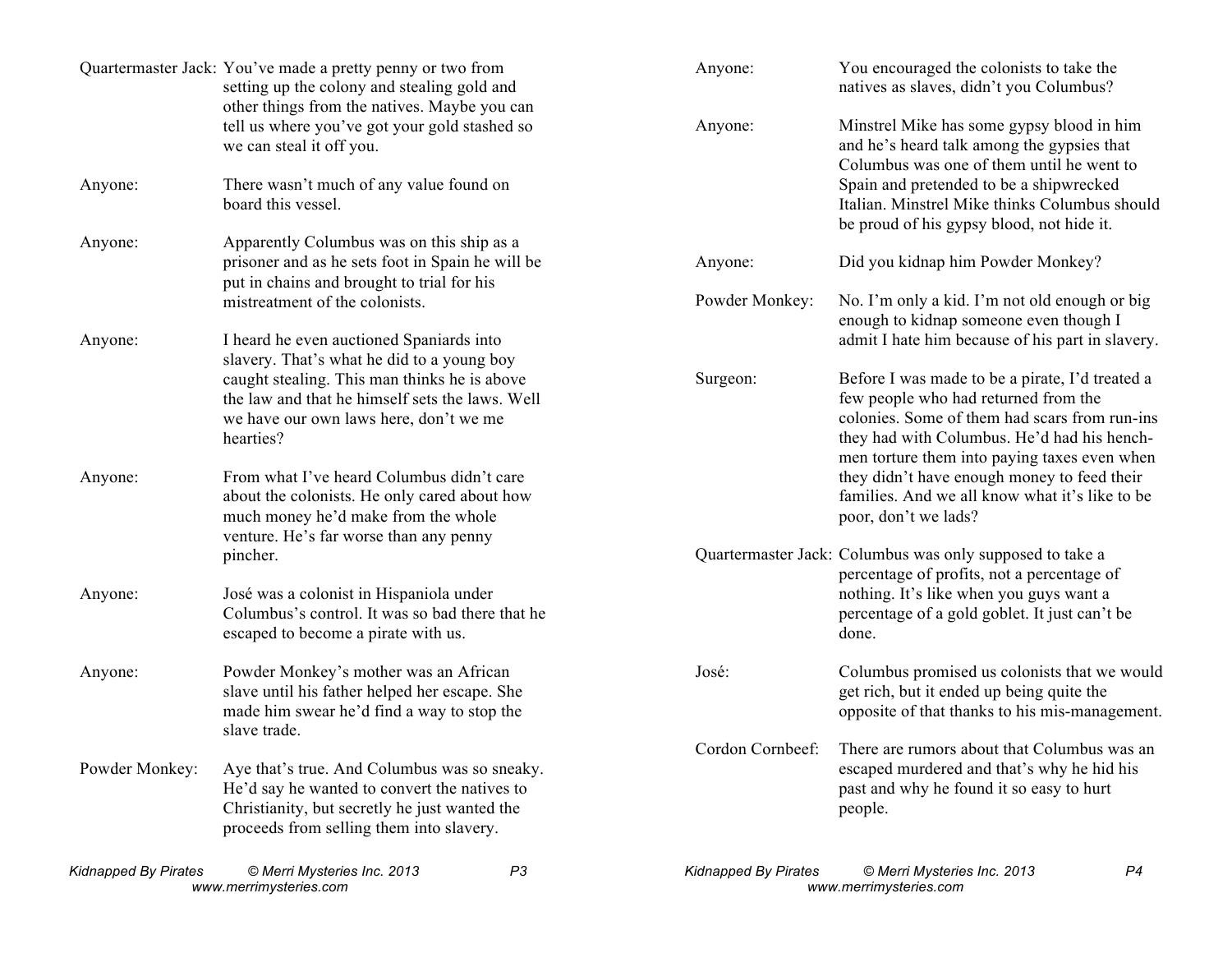| Clegg:         | Columbus didn't just hurt people – he hurt<br>science as well. Everyone told him his<br>calculations were wrong but he just ignored<br>them. And if people now use his calculations<br>they will all end up in the wrong place and for<br>them it might not turn out as well. It could be<br>dangerous.        | Columbus:           | The King and Queen of Spain are my<br>controllers and they planned to put me in<br>chains and before a court of judges. You've<br>got to save me from that. I don't deserve it. All<br>these stories about me are unfounded and un-<br>true.                                          |
|----------------|----------------------------------------------------------------------------------------------------------------------------------------------------------------------------------------------------------------------------------------------------------------------------------------------------------------|---------------------|---------------------------------------------------------------------------------------------------------------------------------------------------------------------------------------------------------------------------------------------------------------------------------------|
| Captain Blood: | Some of Columbus's crew did take me aside<br>and they asked if they could join us as pirates.<br>They said anything would be better than being<br>under Columbus's command. But I told them<br>we didn't need any more crew.                                                                                   | Pugwash:<br>Anyone: | Cordon Cornbeef and I discussed this at length<br>and we think that even if Columbus is<br>convicted for his mistreatment of the colonists,<br>he will find a way to talk his way out of it. He<br>has the gift of the gab in a big way.<br>You are a liar and a cheapskate Columbus. |
|                | Quartermaster Jack: Even when he could see the colonists were<br>starving, he flaunted his own wealth and<br>expected them to give him money in taxes. We<br>pirates despise unfairness.                                                                                                                       |                     | You promised a reward of gold to whoever<br>saw land first. A sailor named Rodrigo saw it<br>on October $12th 1492$ , but you then pretended<br>you'd seen it yourself the night before and you<br>didn't pay up. You're a stingy scoundrel.                                          |
| José:          | My neighbor's widow begged for mercy. She<br>had two children to support and her husband<br>had died of disease. Columbus had her<br>publicly flogged because she could only pay<br>two-thirds of her taxes. Columbus doesn't<br>deserve any mercy from us.                                                    | Anyone:             | Yes you were a hopeless captain Columbus.<br>Your flagship Santa Maria ran aground and<br>you returned to Spain empty-handed and<br>without the best of the three ships entrusted to<br>you.                                                                                          |
| Surgeon:       | I heard disease was rife in the colony and<br>Columbus ignored it. He refused to pay for any<br>doctors to treat the sick and dying. The only<br>doctor that was there was swamped and<br>couldn't cope.                                                                                                       | Anyone:             | And you're a deluded man Columbus. On this<br>your third voyage, when you saw Orinoco<br>River empty out into the Atlantic Ocean, you<br>became convinced you had found the Garden<br>of Eden. I think there are a few bats in your<br>bell-tower.                                    |
| Minstrel Mike: | We gypsies have our own religion and I think<br>that Columbus only pretended to be a<br>Christian. Surely a true Christian wouldn't<br>have been able to be so cruel. And we gypsies<br>aren't usually cruel either because we keep<br>each other in line. But he didn't have any one<br>to keep him in place. | Anyone:             | Columbus brought back natives as slaves after<br>his first and second voyages. But he was<br>devastated when Queen Isabela decided that<br>the New World natives were her subjects and<br>therefore could not be enslaved.                                                            |